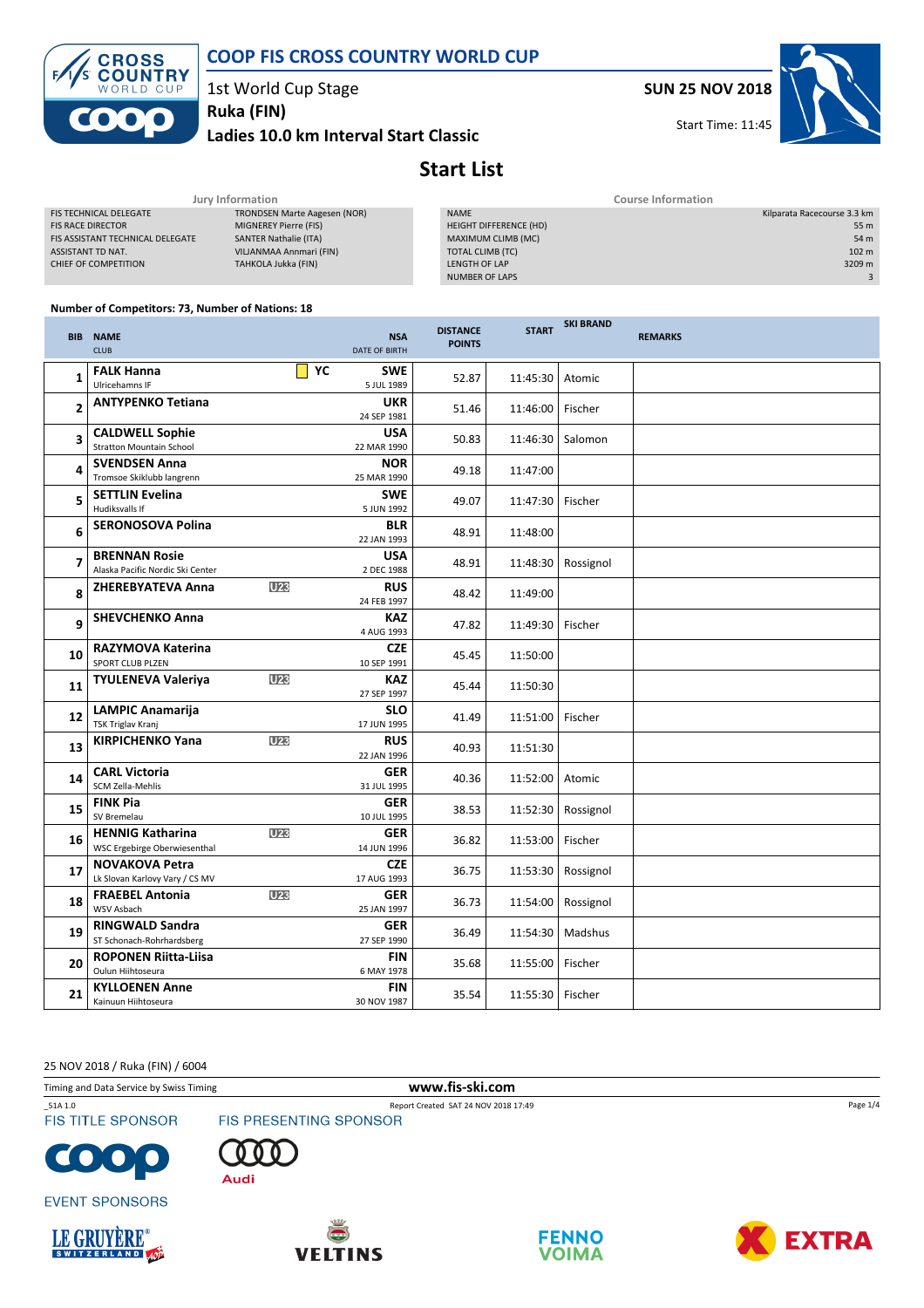### COOP FIS CROSS COUNTRY WORLD CUP



1st World Cup Stage Ruka (FIN)

Ladies 10.0 km Interval Start Classic

SUN 25 NOV 2018



Start Time: 11:45

# Start List

|    | <b>BIB NAME</b><br><b>CLUB</b>                            | <b>NSA</b><br><b>DATE OF BIRTH</b> | <b>DISTANCE</b><br><b>POINTS</b> | <b>START</b> | <b>SKI BRAND</b> | <b>REMARKS</b>             |
|----|-----------------------------------------------------------|------------------------------------|----------------------------------|--------------|------------------|----------------------------|
| 22 | <b>PATTERSON Caitlin</b><br>Craftsbury Nordic Ski Club    | <b>USA</b><br>30 JAN 1990          | 35.31                            | 11:56:00     | Fischer          |                            |
| 23 | <b>FAEHNDRICH Nadine</b><br>Horw                          | <b>SUI</b><br>16 OCT 1995          | 35.23                            | 11:56:30     | Peltonen         |                            |
| 24 | <b>BELORUKOVA Yulia</b>                                   | <b>RUS</b><br>21 JAN 1995          | 34.53                            | 11:57:00     | Fischer          | $\rightarrow$ yellow shirt |
| 25 | <b>ISHIDA Masako</b><br>JR Hokkaido Ski Team              | <b>JPN</b><br>5 NOV 1980           | 34.18                            | 11:57:30     | Salomon          |                            |
| 26 | YC<br><b>JOHAUG Therese</b><br>IL Nansen                  | <b>NOR</b><br>25 JUN 1988          | 34.00                            | 11:58:00     | Fischer          |                            |
| 27 | <b>WENG Tiril Udnes</b><br>U <sub>23</sub><br>Nes Ski     | <b>NOR</b><br>29 SEP 1996          | 32.85                            | 11:58:30     | Atomic           |                            |
| 28 | U23<br><b>MATINTALO Johanna</b><br>Poeytyaen Urheilijat   | <b>FIN</b><br>11 DEC 1996          | 31.59                            | 11:59:00     | Peltonen         |                            |
| 29 | YC<br><b>NILSSON Stina</b><br>IFK Mora SK                 | <b>SWE</b><br>24 JUN 1993          | 30.39                            | 11:59:30     | Fischer          |                            |
| 30 | <b>SLIND Kari Oeyre</b><br>Oppdal II                      | <b>NOR</b><br>22 OCT 1991          | 29.55                            | 12:00:00     | Salomon          |                            |
| 31 | <b>PITKANEN Marjaana</b><br>Oulun Hiihtoseura             | <b>FIN</b><br>10 SEP 1991          | 69.14                            | 12:00:30     | Fischer          |                            |
| 32 | <b>DIGGINS Jessica</b><br><b>Stratton Mountain School</b> | <b>USA</b><br>26 AUG 1991          | Seeded                           | 12:01:00     | Salomon          |                            |
| 33 | <b>SCARDONI Lucia</b><br><b>GS FIAMMEGIALLE</b>           | <b>ITA</b><br>22 MAR 1991          | 67.73                            | 12:01:30     | Fischer          |                            |
| 34 | <b>NISKANEN Kerttu</b><br>Vieremaen Koitto                | <b>FIN</b><br>13 JUN 1988          | Seeded                           | 12:02:00     | Rossignol        |                            |
| 35 | LI Xin                                                    | <b>CHN</b><br>31 JUL 1992          | 67.34                            | 12:02:30     | Fischer          |                            |
| 36 | <b>VON SIEBENTHAL Nathalie</b><br>Turbach-Bissen          | <b>SUI</b><br>30 SEP 1993          | Seeded                           | 12:03:00     | Fischer          |                            |
| 37 | <b>BYKOVA Irina</b>                                       | <b>KAZ</b><br>6 JUL 1993           | 66.68                            | 12:03:30     | Fischer          |                            |
| 38 | <b>INGEMARSDOTTER Ida</b><br>Aasarna IK                   | <b>SWE</b><br>26 APR 1985          | Seeded                           | 12:04:00     | Rossignol        |                            |
| 39 | <b>CEBASEK Alenka</b><br><b>TSK Bled</b>                  | <b>SLO</b><br>24 APR 1989          | 66.24                            | 12:04:30     | Fischer          |                            |
| 40 | <b>WENG Heidi</b><br>IL i BUL                             | <b>NOR</b><br>20 JUL 1991          | Seeded                           | 12:05:00     | Madshus          |                            |
| 41 | <b>HOKKANEN Heini</b><br>Kainuun Hiihtoseura              | <b>FIN</b><br>20 AUG 1986          | 65.48                            | 12:05:30     |                  |                            |
| 42 | <b>OESTBERG Ingvild Flugstad</b><br>Gjoevik Skiklubb      | <b>NOR</b><br>9 NOV 1990           | Seeded                           | 12:06:00     | Madshus          |                            |
| 43 | <b>GIMMLER Laura</b><br>SC Oberstdorf                     | GER<br>5 DEC 1993                  | 63.36                            | 12:06:30     | Salomon          |                            |
| 44 | <b>JACOBSEN Astrid Uhrenholdt</b><br>IL Heming            | <b>NOR</b><br>22 JAN 1987          | Seeded                           | 12:07:00     | Rossignol        |                            |
| 45 | PROCHAZKOVA Alena<br>LK Slavia UMB Banska Bystrica        | <b>SVK</b><br>9 AUG 1984           | 62.89                            | 12:07:30     | Fischer          |                            |
| 46 | <b>MONONEN Laura</b><br>Hameenlinnan Hiihtoseura          | <b>FIN</b><br>5 OCT 1984           | Seeded                           | 12:08:00     | Rossignol        |                            |

25 NOV 2018 / Ruka (FIN) / 6004

Timing and Data Service by Swiss Timing **www.fis-ski.com** 

**FIS TITLE SPONSOR** 





\_51A 1.0 Report Created SAT 24 NOV 2018 17:49<br>
FIS TITLE SPONSOR FIS PRESENTING SPONSOR







**EVENT SPONSORS** 







Page 2/4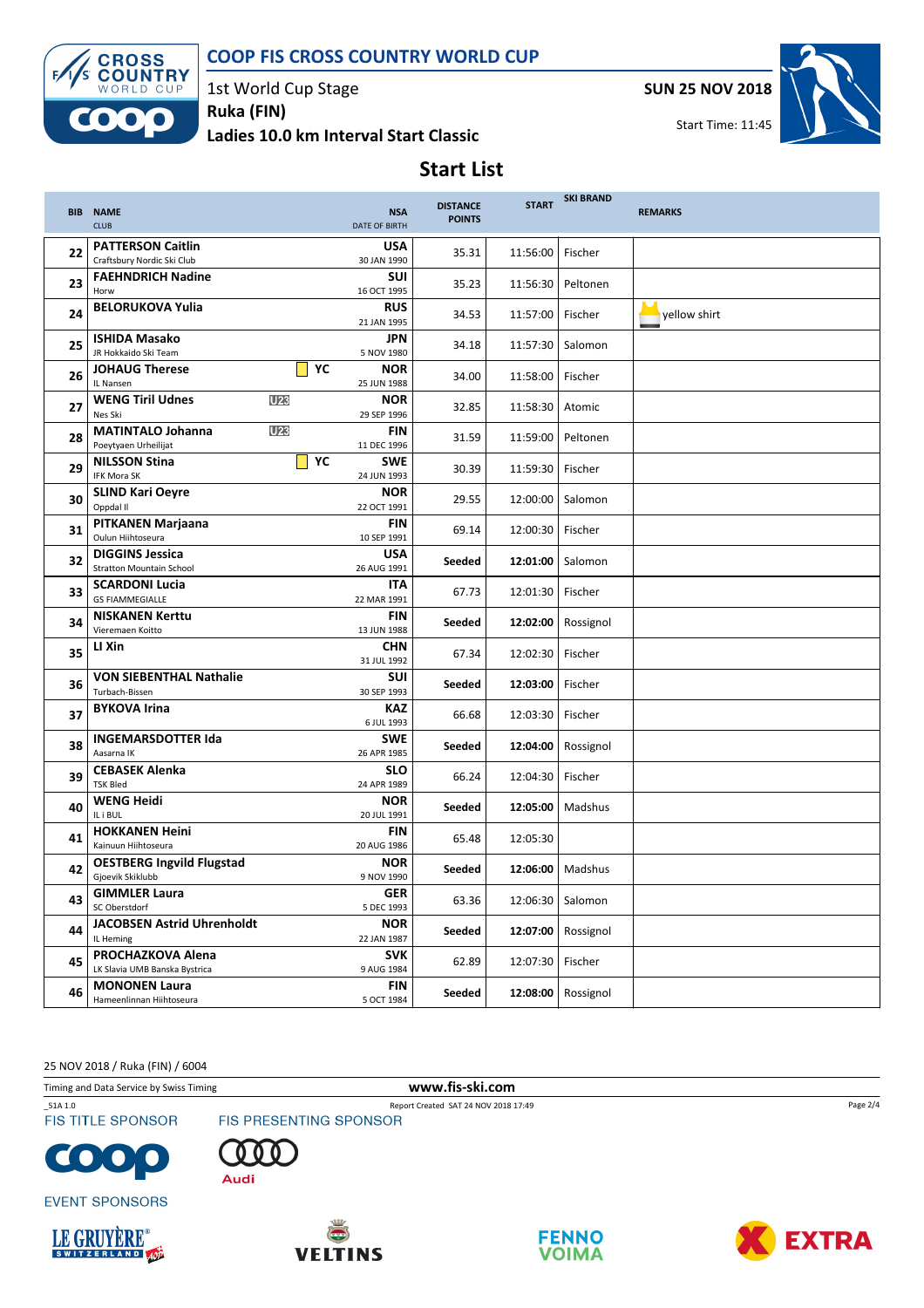### COOP FIS CROSS COUNTRY WORLD CUP



1st World Cup Stage

Ladies 10.0 km Interval Start Classic Ruka (FIN)

SUN 25 NOV 2018



## Start List

|    | <b>BIB NAME</b><br><b>CLUB</b>                               |                 | <b>NSA</b><br>DATE OF BIRTH | <b>DISTANCE</b><br><b>POINTS</b> | <b>START</b>       | <b>SKI BRAND</b> | <b>REMARKS</b> |
|----|--------------------------------------------------------------|-----------------|-----------------------------|----------------------------------|--------------------|------------------|----------------|
| 47 | <b>ALESHINA Tatiana</b>                                      |                 | <b>RUS</b><br>13 APR 1994   | 62.53                            | 12:08:30           | Fischer          |                |
| 48 | <b>ANDERSSON Ebba</b><br>Sollefteaa Skidor if                | U <sub>23</sub> | <b>SWE</b><br>10 JUL 1997   | Seeded                           | 12:09:00           | Fischer          |                |
| 49 | <b>NEKRASOVA Polina</b>                                      | U <sub>23</sub> | <b>RUS</b><br>29 JUL 1998   | 61.31                            | 12:09:30           | Fischer          |                |
| 50 | <b>NEPRYAEVA Natalia</b>                                     |                 | <b>RUS</b><br>6 SEP 1995    | Seeded                           | 12:10:00           | Fischer          |                |
| 51 | <b>PIIPPO Eveliina</b><br>Vuokatti Ski Team Kainuu           | <b>U23</b>      | <b>FIN</b><br>7 SEP 1998    | 59.56                            | 12:10:30           | Rossignol        |                |
| 52 | <b>BJORNSEN Sadie</b><br>Alaska Pacific University Nordic Sk |                 | <b>USA</b><br>21 NOV 1989   | Seeded                           | 12:11:00           | Fischer          |                |
| 53 | <b>SAAPUNKI Susanna</b><br>Vuokatti Ski Team Kainuu          |                 | <b>FIN</b><br>14 OCT 1992   | 56.46                            | 12:11:30           | Salomon          |                |
| 54 | <b>STADLOBER Teresa</b><br>SC Sparkasse Radstadt-Salzburg    |                 | <b>AUT</b><br>1 FEB 1993    | Seeded                           | 12:12:00           | Fischer          |                |
| 55 | <b>MILLER Kaitlynn</b><br>Craftsbury Nordic Ski Club         |                 | <b>USA</b><br>9 AUG 1991    | 55.45                            | 12:12:30           |                  |                |
| 56 | <b>HAGA Ragnhild</b><br>Aasen IL                             |                 | <b>NOR</b><br>12 FEB 1991   | Seeded                           | 12:13:00           | Fischer          |                |
| 57 | <b>DURKINA Lidia</b>                                         | U <sub>23</sub> | <b>RUS</b><br>11 SEP 1997   | 54.81                            | 12:13:30           |                  |                |
| 58 | <b>KALLA Charlotte</b><br>Piteaa Elit                        |                 | <b>SWE</b><br>22 JUL 1987   | Seeded                           | 12:14:00           | Fischer          |                |
| 59 | <b>SARGENT Ida</b><br>Craftsbury Nordic Ski Club             |                 | <b>USA</b><br>25 JAN 1988   | 54.76                            | 12:14:30           | Madshus          |                |
| 60 | <b>PARMAKOSKI Krista</b><br>Ikaalisten Urheilijat            | YC              | <b>FIN</b><br>12 DEC 1990   | Seeded                           | 12:15:00           | Madshus          |                |
| 61 | <b>WINKLER Anne</b><br>Ssv Syda                              |                 | <b>GER</b><br>28 MAR 1994   | 70.15                            | 12:15:30           | Fischer          |                |
| 62 | <b>VAN DER GRAAFF Laurien</b><br><b>TG Hütten</b>            |                 | SUI<br>14 OCT 1987          | 70.94                            | 12:16:00           | Rossignol        |                |
| 63 | <b>CHI Chunxue</b>                                           | U <sub>23</sub> | <b>CHN</b><br>4 JAN 1998    | 71.16                            | 12:16:30           | Fischer          |                |
| 64 | <b>NISSINEN Vilma</b><br>Vuokatti Ski Team Kainuu            | <b>U23</b>      | <b>FIN</b><br>19 NOV 1997   | 71.54                            | 12:17:00           |                  |                |
| 65 | <b>TAKIZAWA Kozue</b><br>Focus Systems SC                    |                 | <b>JPN</b><br>5 DEC 1995    | 71.90                            | 12:17:30           |                  |                |
| 66 | <b>MUTAGAROVA Elmira</b>                                     | U <sub>23</sub> | <b>KAZ</b><br>9 MAR 1996    | 73.94                            | 12:18:00           |                  |                |
| 67 | <b>KAMINSKAYA Valentyna</b>                                  |                 | <b>UKR</b><br>5 SEP 1987    | 84.41                            | 12:18:30           |                  |                |
| 68 | <b>LYLYNPERA Katri</b><br>Vuokatti Ski Team Kainuu           |                 | <b>FIN</b><br>3 JAN 1994    | 85.74                            | 12:19:00           | Fischer          |                |
| 69 | <b>IMMONEN Rebecca</b><br>Nastolan Naseva                    | U <sub>23</sub> | <b>FIN</b><br>10 JUL 1998   | 91.62                            | 12:19:30           | Peltonen         |                |
| 70 | <b>KODAMA Miki</b><br>Nihon University                       | U <sub>23</sub> | <b>JPN</b><br>21 NOV 1996   | 92.07                            | 12:20:00           |                  |                |
| 71 | <b>LETOCHA Urszula</b><br>LKS Markam Wisniowa-Osieczany      |                 | <b>POL</b><br>15 JAN 1994   | 96.56                            | 12:20:30   Fischer |                  |                |

25 NOV 2018 / Ruka (FIN) / 6004

Timing and Data Service by Swiss Timing **www.fis-ski.com** 

\_51A 1.0 Report Created SAT 24 NOV 2018 17:49<br>
FIS TITLE SPONSOR FIS PRESENTING SPONSOR **FIS TITLE SPONSOR** 



 $\bullet$ O



n Audi



**EVENT SPONSORS** 







Page 3/4